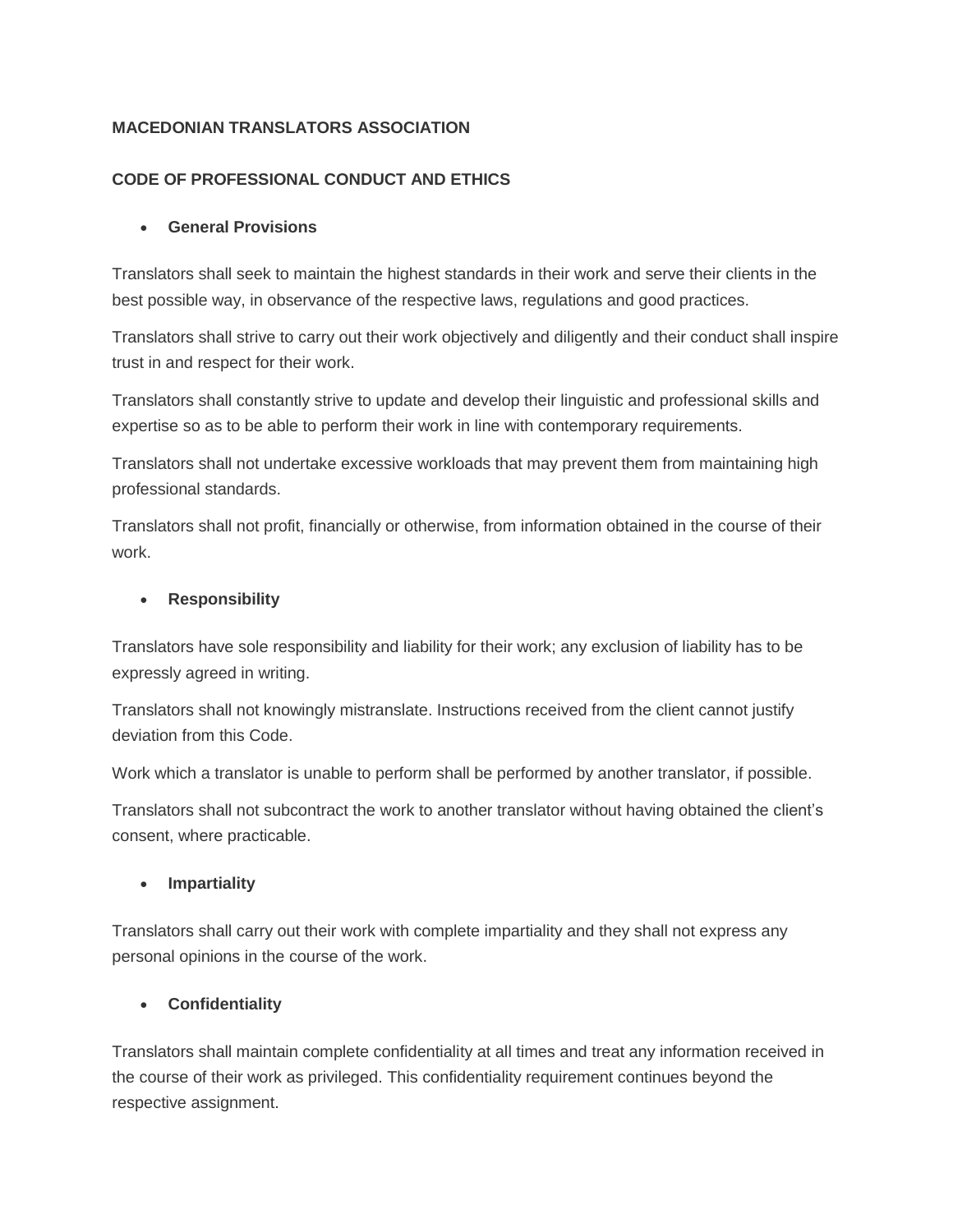This duty of professional secrecy shall not apply where a translator is under a legal obligation to express an opinion.

If a translator ceases to work for a client, the translator is entitled to inform her/his successor(s) of her/his grounds for doing so.

**Fees**

Translators shall perform their work in a conscientious and highly professional manner, which should be reflected, together with their professional responsibility and liability, in the determination of the fee.

Translators shall not attempt to obtain work or compete with a colleague by offering to perform work for a smaller fee than that usually charged in the profession.

Translators shall not perform any work free of charge or for an unreasonably low fee, unless this is idealistically motivated.

### **Quotations**

Translators shall not make fixed quotations for translation services unless they have seen the whole material(s) to be translated, edited, etc. Fixed quotations shall be made in writing and shall specify clearly both the nature and extent of the work to be performed.

Quotations shall include an explicit provision stating that services not specified in the quotation will be charged at current rates.

### **Marketing and Advertising**

All advertising and promotion of MATA translators' business and work shall be professional and objective.

MATA members shall indicate their membership in the Association in their advertising and promotion activities in line with the rules prescribed in the MATA Bylaws and other MATA documents.

#### **Relations with Fellow Translators**

This Code of Professional Conduct and Ethics hereby establishes a conduct standard that defines relations among MATA members and shall apply equally to relations with translators who are not MATA members, where this is not in contravention of any other provision of this Code.

Translators shall assist each other where practicable. If offered work they are unable to accept, they shall seek to recommend to the client another translator who possesses the necessary skills.